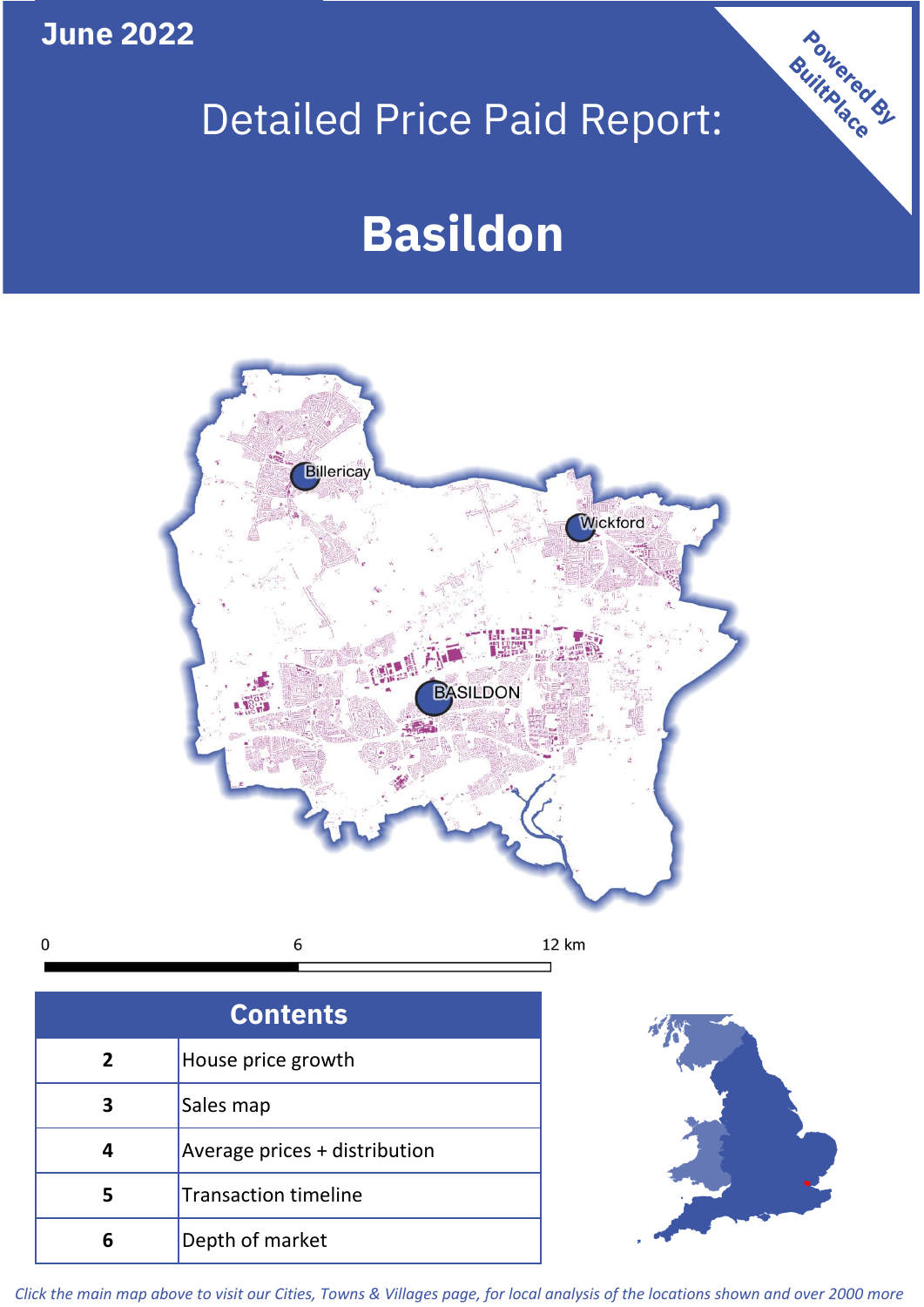## **Headline Data**

|                     | <b>Current level</b> | 3 month  | <b>Annual</b> | 5 year  | 10 year |
|---------------------|----------------------|----------|---------------|---------|---------|
| <b>House prices</b> | £360,941             | 2.1%     | 9.0%          | 21.3%   | 89.8%   |
| <b>Transactions</b> | 2,795                | $-11.0%$ | 23.3%         | $-5.3%$ | 32.2%   |

# **House Price Growth (April 2022 data)**

#### *Annual Change in House Prices*



House prices in Basildon grew by 9.0% in the 12 months to April 2022 (based on 3-month smoothed data). By comparison national house prices grew by 10.7% and prices in the East of England grew by 11.6% over the same period.

Basildon house prices are now 73.6% above their previous peak in 2007, compared to +64.9% for the East of England and +52.9% across England.



#### *Year-To-Date Change in House Prices, December to April*

Local prices have grown by 2.9% in 2022 so far, compared to growth of 1.1% over the same period last year.

#### *Source: OS OpenData; UK House Price Index (Contains HM Land Registry data © Crown copyright)*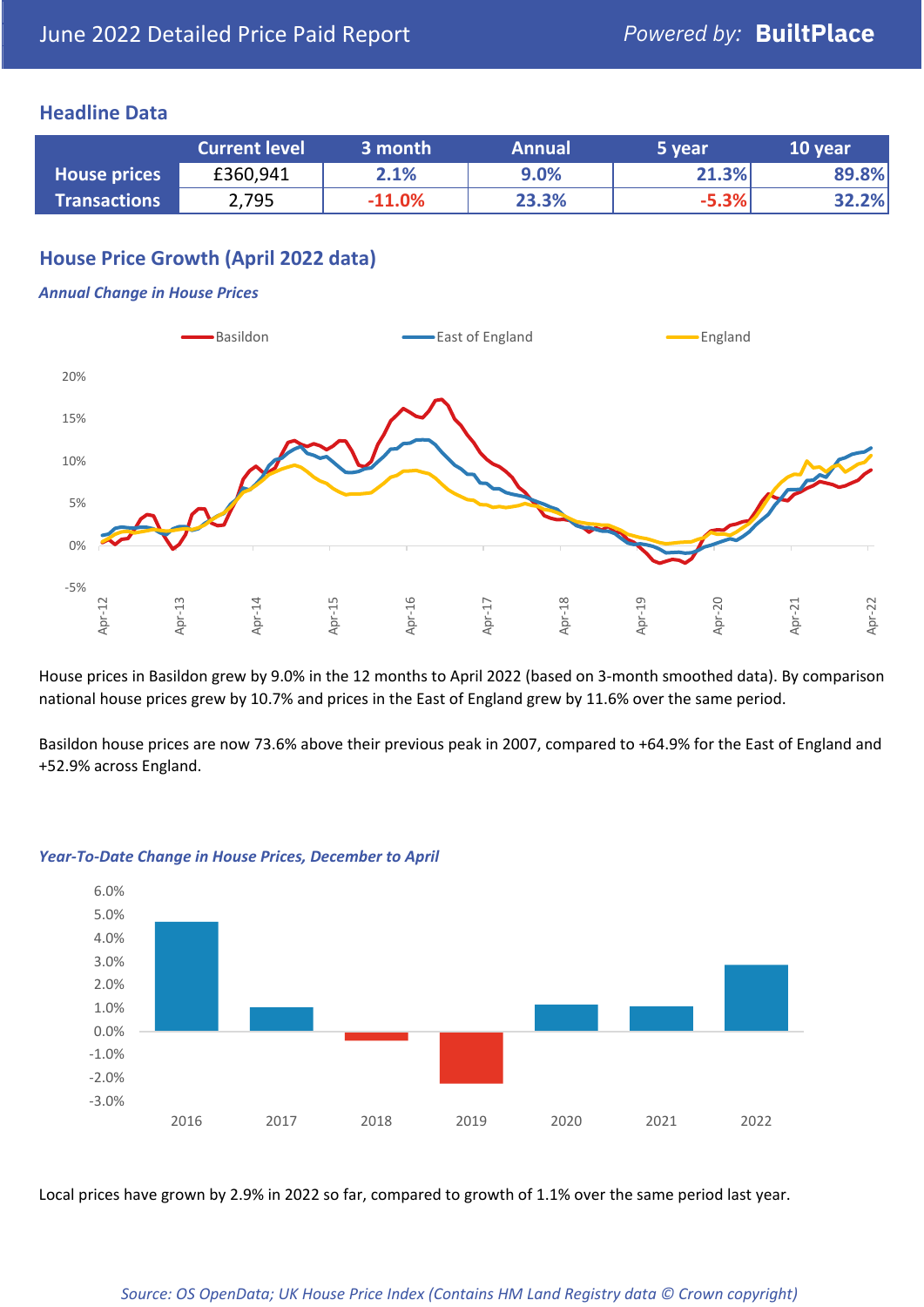# **House Price Map**

### *12 months to April 2022*



*Each point is one postcode, coloured by the average value relative to all sales in this local authority (price bands are LA-specific quintiles).*

# **Map Key**

| Min      | <b>Max</b> |                            |
|----------|------------|----------------------------|
| Up to    | £246,000   | 1st quintile / lowest 20%  |
| £246,000 | £296,000   | 2nd quintile               |
| £296,000 | £352,000   | 3rd quintile               |
| £352,000 | £462,000   | 4th quintile               |
| £462,000 | and over   | 5th quintile / highest 20% |
|          |            |                            |

*Source: OS OpenData; UK House Price Index (Contains HM Land Registry data © Crown copyright)*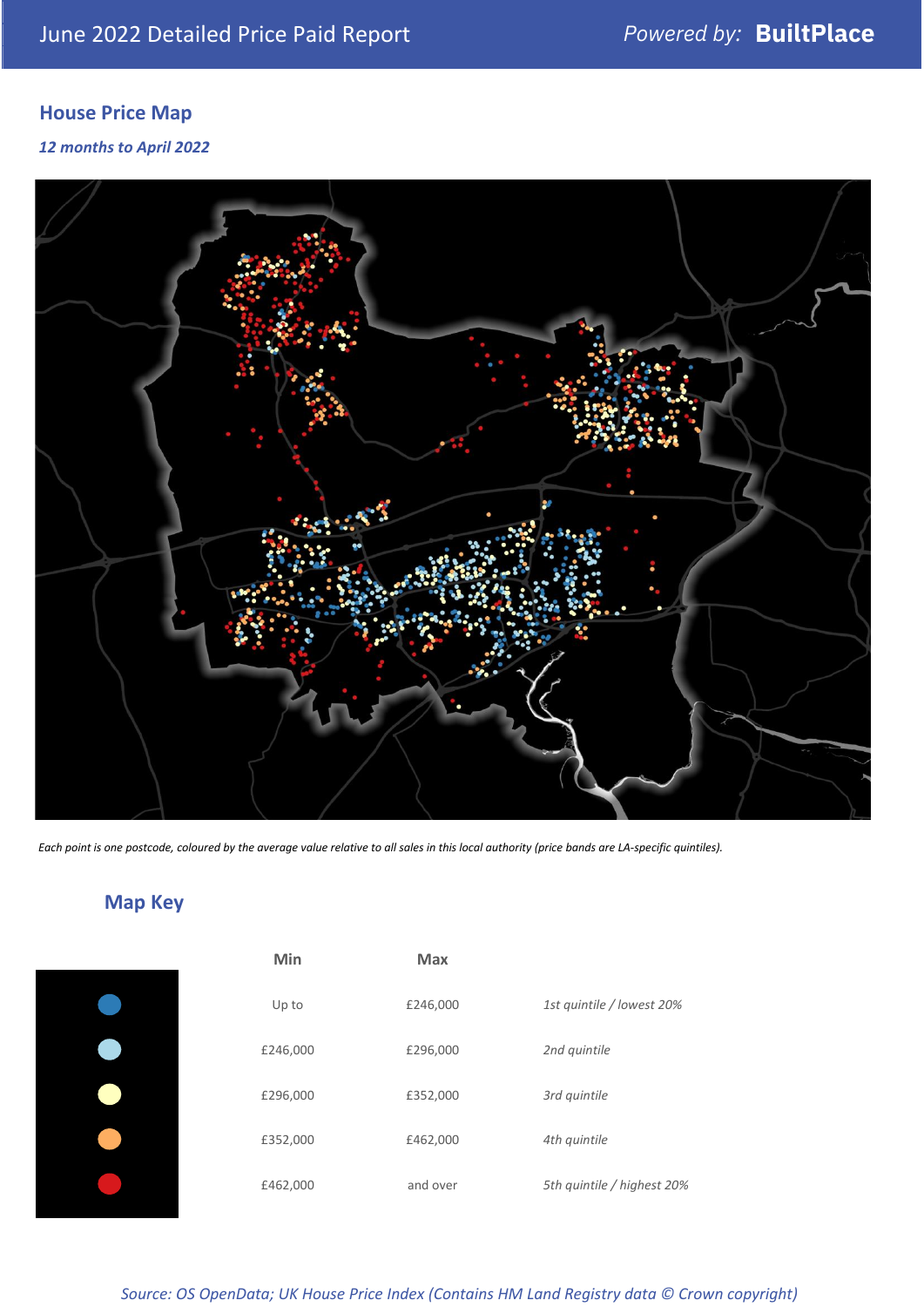# **Average House Price by Property Type**

### *12 months to April 2022*



# **House Price Distribution by Year**

*All properties, by price band and calendar year (2020 = year to date)*

|                    | 1997 | 2002 | 2007 | 2012 | 2017 | 2019 | 2020 |
|--------------------|------|------|------|------|------|------|------|
| <b>Under £100k</b> | 79%  | 38%  | 5%   | 4%   | 1%   | 0%   | 0%   |
| £100-200k          | 20%  | 46%  | 55%  | 51%  | 16%  | 9%   | 8%   |
| E200-300k          | 1%   | 11%  | 26%  | 31%  | 42%  | 32%  | 30%  |
| £300-400k          | 0%   | 3%   | 8%   | 9%   | 21%  | 29%  | 36%  |
| £400-500k          | 0%   | 1%   | 3%   | 3%   | 12%  | 14%  | 10%  |
| <b>£500k-1m</b>    | 0%   | 0%   | 2%   | 3%   | 8%   | 14%  | 15%  |
| £1-2m              | 0%   | 0%   | 0%   | 0%   | 1%   | 2%   | 1%   |
| <b>Over £2m</b>    | 0%   | 0%   | 0%   | 0%   | 0%   | 0%   | 0%   |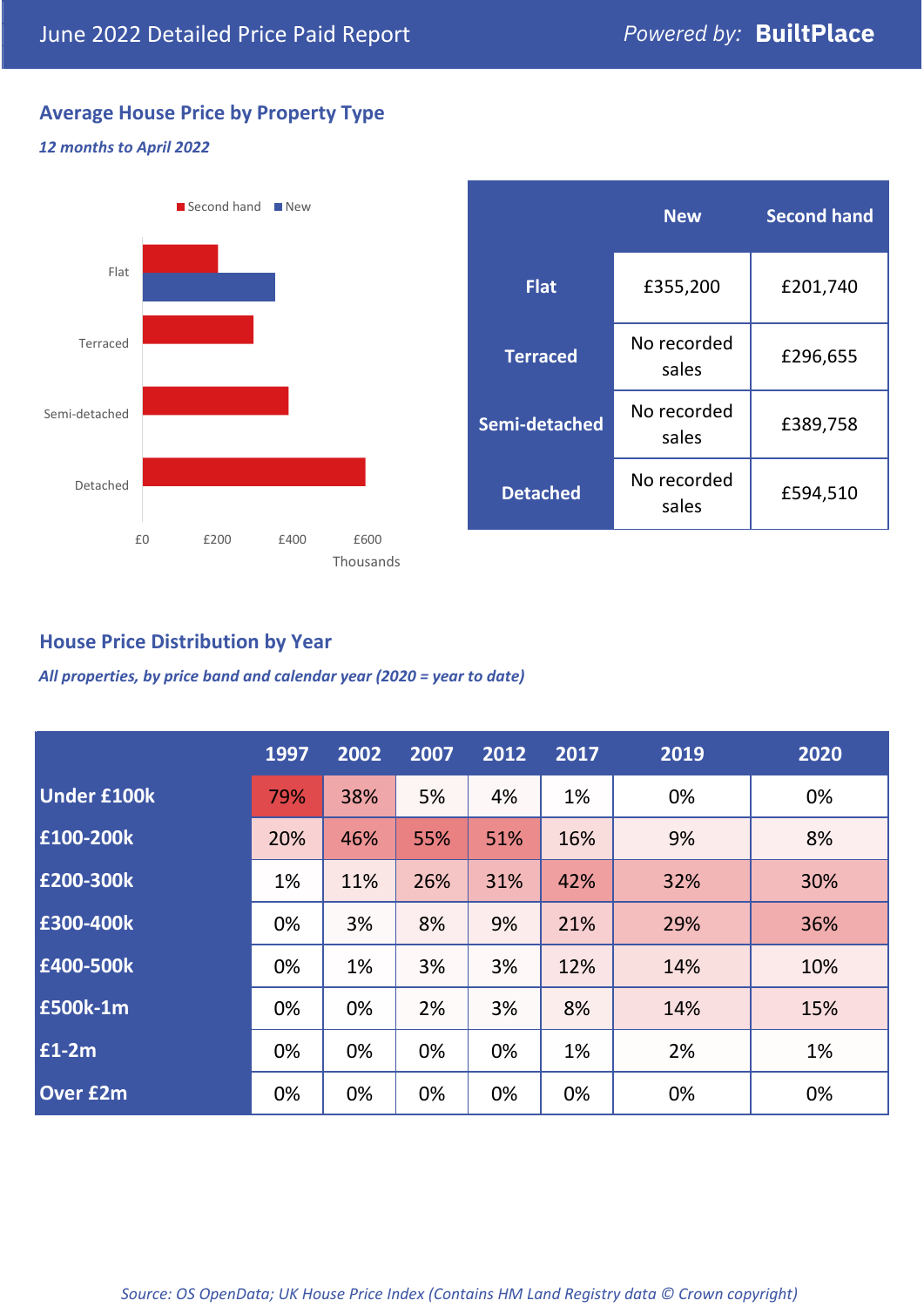# **Transactions (February 2022 data)**

*Annual Transactions, Indexed (2001-05 average = 100)*



There were 2,795 transactions in Basildon during the 12 months to February 2022. This is 71% of the average from 2001- 05 and suggests activity is below pre-downturn levels.

Transactions in Basildon have fallen by 14.9% since 2014, compared to changes of -11.5% for East of England and -7.7% for England.



#### *Cash and New Build Sales as % of Total, by Year*

*Note: The data on this page EXCLUDES transactions identified as transfers under a power of sale/repossessions, buy-to-lets (where they can be identified by a mortgage), and transfers to non-private individuals - i.e. it comprises only Land Registry 'A' data.*